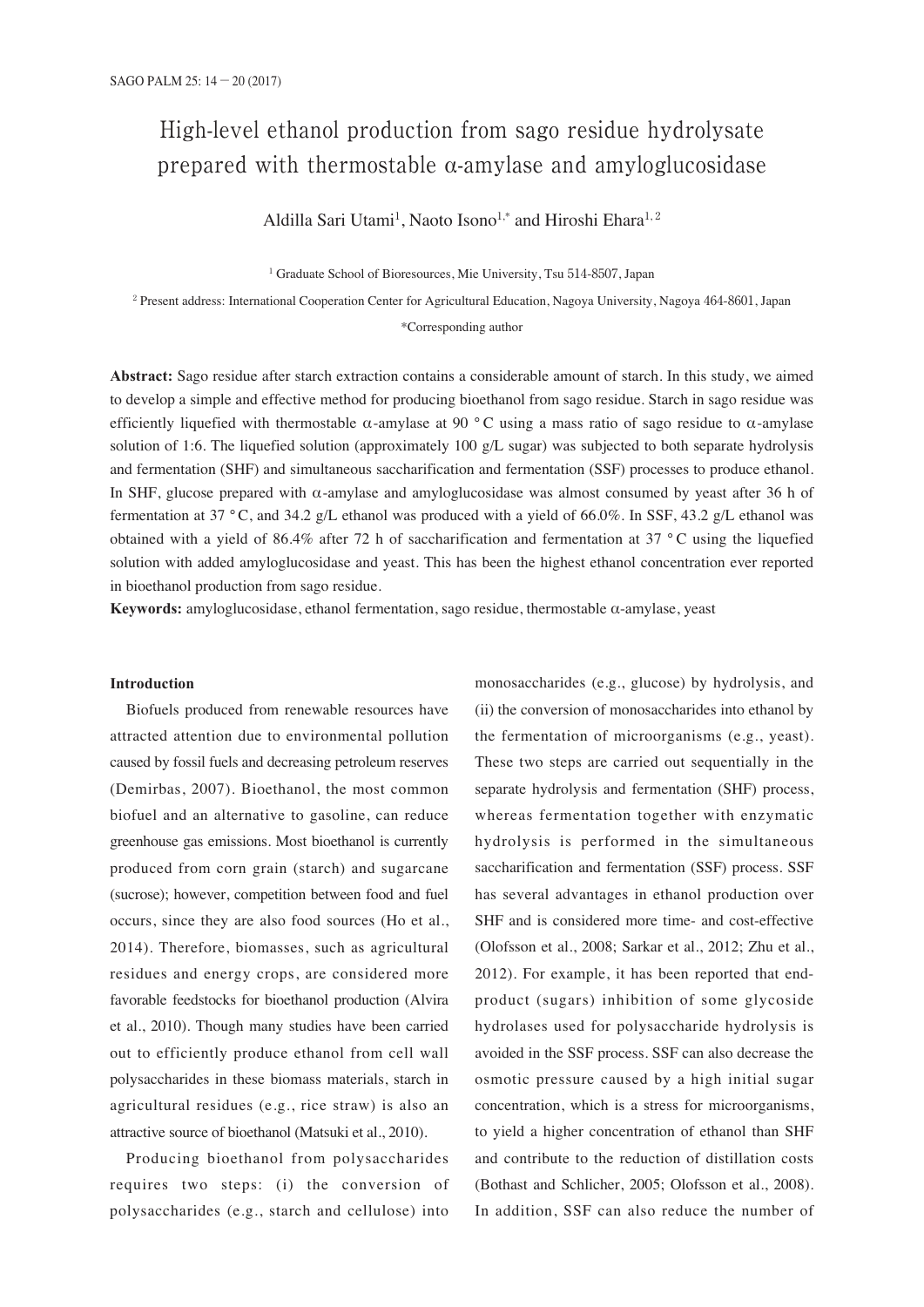reactors required (Sarkar et al., 2012). Actually, most bioethanol from corn starch is produced by SSF (Bothast and Schlicher, 2005).

Sago starch, one of the commercial starches, is extracted from the pith of the sago palm (*Metroxylon sagu*) (Singhal et al., 2008). The resulting sago residue is fibrous and contains cell wall components (e.g., cellulose, hemicellulose, and lignin); however, a considerable amount of starch (more than 50% on a dry weight basis) remains even after extraction (Abd-Aziz, 2002). Sago residue is generated abundantly and usually discarded into rivers near sago mills, causing river and air pollution (Wan et al., 2016). At present, many studies have attempted to utilize sago residue to produce useful materials, e.g., adsorbents, enzymes, and biodegradable foam (Singhal et al., 2008; Awg-Adeni et al., 2010; Utami et al., 2014).

Starch in sago residue appears an attractive source for the production of bioethanol. Many studies have reported on ethanol production from purified sago starch (Kim et al., 1992; Abd-Aziz et al., 2001; Bandaru et al., 2006; Saifuddin and Hussain, 2011); however, there have been very few reports on ethanol production using sago residue as a feedstock (Wan et al., 2016). Thangavelu et al. (2014) examined carbon dioxide–assisted microwave hydrothermal hydrolysis of sago residue and the subsequent ethanol fermentation. Awg-Adeni et al. (2013) reported the enzymatic hydrolysis of starch within sago residue using amyloglucosidase (glucoamylase) together with pullulanase for bioethanol production by SHF. This method involves cycles of three steps: (i) the heating of sago residue suspension at 80–90 °C to gelatinize starch, (ii) enzymatic hydrolysis at  $60^{\circ}$ C, and (iii) the addition of another new sago residue to the enzymatic hydrolysate for the next cycle. They reported that a high concentration of glucose was obtained after three repeated cycles; however, this process, consisting of many steps, seems somewhat complicated. Furthermore, the method cannot be applied to SSF because the gelatinization and hydrolysis of starch occur at higher temperatures than fermentation.

In this study, we aimed to develop a simple and effective method for producing bioethanol from sago residue. We used thermostable α-amylase for the liquefaction of starch within sago residue and amyloglucosidase for saccharification. These enzymes are most generally used for glucose production on an industrial scale (Crabb and Shetty, 1999). Furthermore, we investigated ethanol production in both SHF and SSF using a brewing yeast.

#### **Materials and Methods**

# **1. Materials**

Sago residue was obtained and dried as described previously (Utami et al., 2014).

Thermostable α-amylase from *Bacillus licheniformis* was purchased from Sigma-Aldrich (St. Louis, MO, USA). One unit of enzyme activity is defined as the amount of enzyme that liberates 1.0 mg of maltose from starch in 3 min at pH 6.9 at 20 °C.

Amyloglucosidase from *Aspergillus niger* was purchased from Sigma-Aldrich. One unit of enzyme activity is defined as the amount of enzyme that liberates 1.0 mg of glucose from starch in 3 min at pH 4.5 at 55 °C.

A brewing yeast strain, *Saccharomyces cerevisiae* Kyokai No.7, was obtained from the Brewing Society of Japan (Tokyo, Japan). The strain was precultured at 30 ° C for 48 h with shaking at 160 rpm in 3 mL of YPD medium [10 g/L yeast extract (Nacalai Tesque, Kyoto, Japan), 20 g/L peptone (Nacalai Tesque), and 20 g/L glucose].

#### **2. Liquefaction and saccharification**

The liquefaction and saccharification of starch in sago residue were performed as follows unless otherwise noted.

Dry sago residue (8 g) was suspended in 48 g of a solution consisting of 20 mM sodium citrate buffer (pH 6.0), 2 mM CaCl2, and 20 units/mL thermostable α-amylase to make the mass ratio of the sago residue to the  $\alpha$ -amylase solution 1:6. The mixture was incubated at 90 ° C for 3 h for liquefaction. The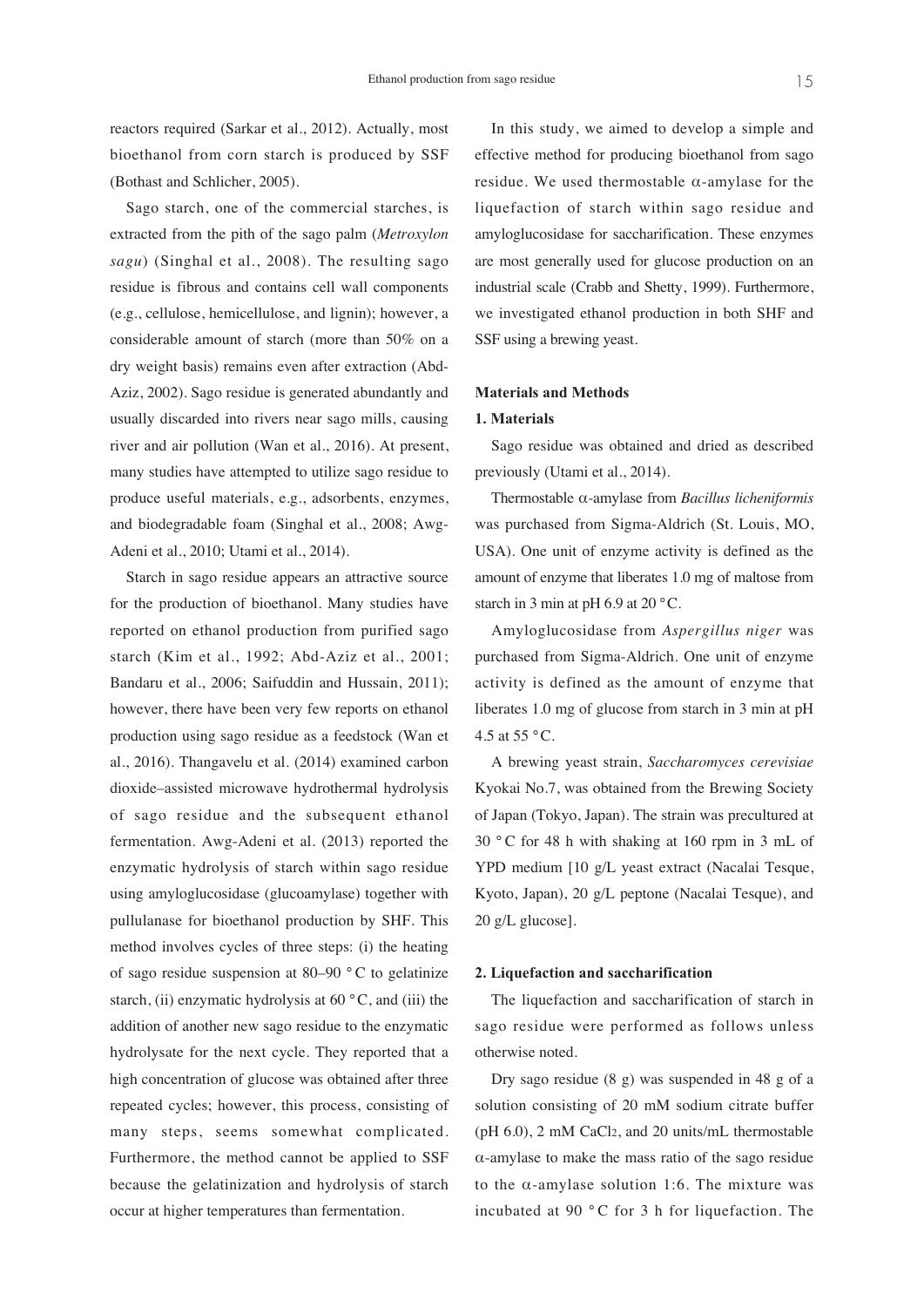liquefied solution (typically 30 mL) was collected by filtration through a filter paper under vacuum. When examining the mass ratio of sago residue to  $\alpha$ -amylase solution for efficient liquefaction, the mass of dry sago residue varied in a range of 6–12 g.

Subsequently, 1/20 volume of 1 M sodium citrate buffer (pH 4.5) and 1/100 volume of 300 units/mL amyloglucosidase were added to the filtrate. The mixture was incubated at 50 ° C for 72 h for saccharification.

# **3. Separate hydrolysis and fermentation (SHF)**

After saccharification with amyloglucosidase was done as described above, 5.3 mL of the saccharified solution was mixed with 0.25 mL of the seed culture of *S. cerevisiae*. The mixture was incubated at 37 °C for 72 h.

# **4. Simultaneous saccharification and fermentation (SSF)**

After liquefaction with  $\alpha$ -amylase was done as described above, 5 mL of the liquefied solution was mixed with 0.25 mL of 1 M sodium citrate buffer (pH 4.5), 0.05 mL of 300 units/mL amyloglucosidase, and 0.25 mL of the seed culture of *S. cerevisiae*. The mixture was incubated at 37 °C for 72 h.

# **5. Analytical methods**

Glucose was measured using a Glucose C2 kit (Wako Pure Chemical Industries, Osaka, Japan). The glucose yield (%) from starch in sago residue after liquefaction and saccharification was calculated as follows:

$$
Glucose yield (\%) = \frac{C \times V \times 100}{M \times 0.63 \times 1.11}
$$

where  $C$  is the glucose concentration  $(g/L)$  of the saccharified solution, *V* is the volume (L) of the saccharified solution,  $M$  is the mass (g) of the sago residue used for liquefaction, 0.63 is the proportion of starch in sago residue, and 1.11 is the conversion factor of starch to glucose.

The total sugar was determined by the phenolsulfuric acid method, using glucose as the standard (Dubois et al., 1956).

Ethanol was measured using an alcohol densitometer (Alcomate AL-2, Riken Keiki, Tokyo, Japan).

The ethanol yield (%) in fermentation was calculated as follows:

$$
Ethanol yield (\%) = \frac{C_e \times 100}{C_c \times 0.51}
$$

where  $Ce$  is the final ethanol concentration  $(g/L)$  of the culture, *Cc* is the consumed glucose concentration (g/L) of the culture in the SHF experiment or total sugar concentration (g/L) of the culture in the SSF experiment, and 0.51 is the theoretical ethanol yield.

#### **Results and Discussion**

#### **1. Liquefaction of starch in sago residue**

The sago residue used in this study consisted of starch (63%), cellulose (11%), hemicellulose (7.6%), lignin (12%), and minor components, as previously determined (Utami et al., 2014). The composition was similar to that reported by Abd-Aziz (2002). In this study, we used thermostable  $\alpha$ -amylase and amyloglucosidase to hydrolyze starch within sago residue. A suspension of sago residue containing thermostable α-amylase was heated at 90 $\degree$ C for 3 h to gelatinize and liquefy the starch, and the resultant filtrate was then incubated with amyloglucosidase to produce glucose.

Initially, we evaluated the effect of the amount of sago residue used for liquefaction on the final glucose concentration after saccharification. The mass ratio of sago residue to  $\alpha$ -amylase solution was set from 1:4 to 1:8. Figure 1 shows the glucose concentrations and yields after saccharification at 50 °C by amyloglucosidase. In any case, there was only a slight difference in the glucose concentrations and yields between 24-h and 72-h saccharification, indicating that saccharification was nearly complete in 24 h. High concentrations of glucose (approximately 80–100 g/L) were obtained when the mass ratio was in the range of 1:4–1:6 (Fig.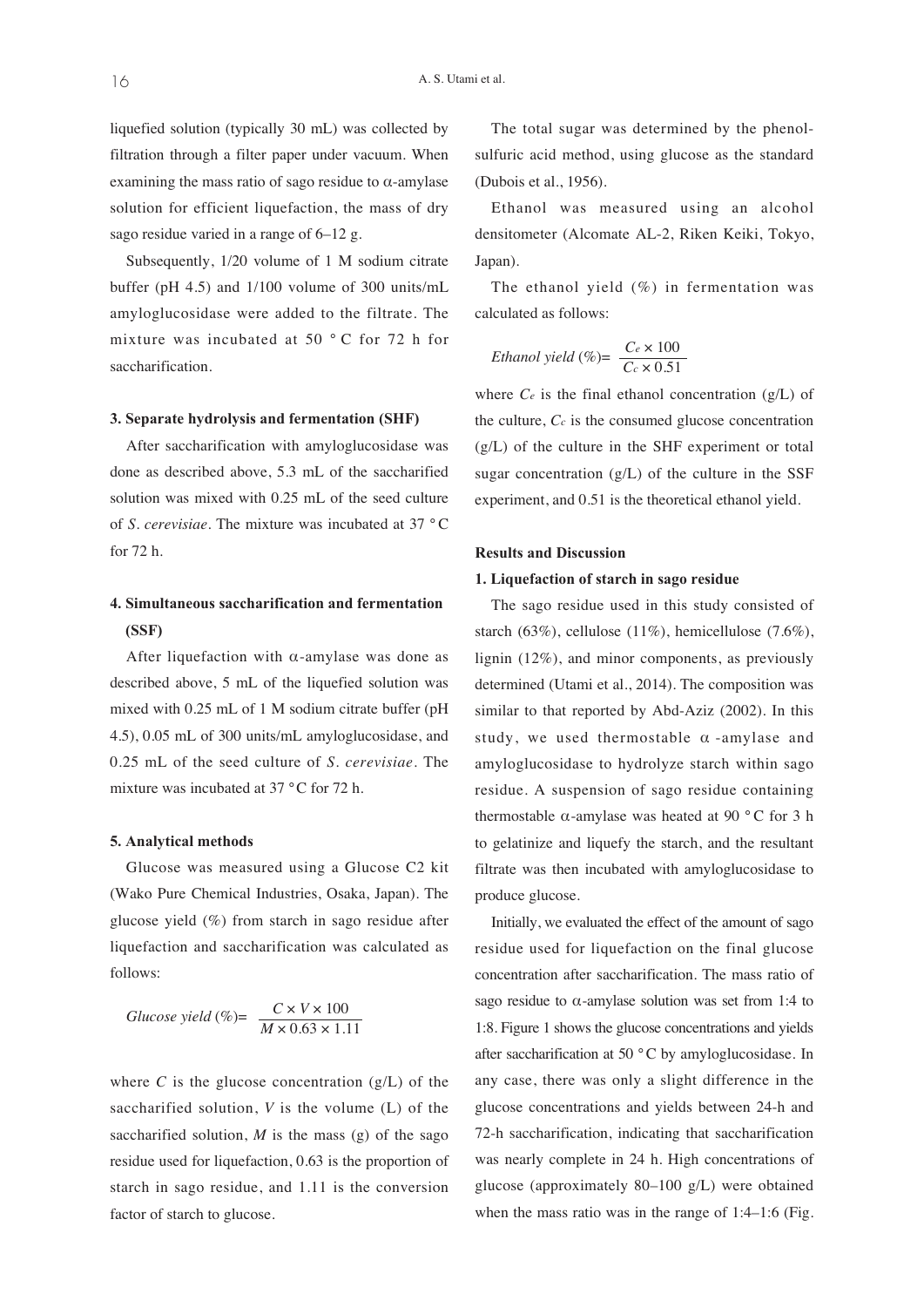

**Fig. 1.** Liquefaction and saccharification of starch in sago residue

Sago residue and an α-amylase solution were mixed in various mass ratios and incubated at 90 °C for 3 h. The liquefied solution was collected and subjected to saccharification with amyloglucosidase. Saccharification was performed at 50 °C for up to 72 h, and samples were collected at intervals of 24 h. The glucose concentration of saccharified solution (A) and the glucose yield from starch in sago residue after liquefaction and saccharification (B) were measured. White, gray, and black bars indicate the values of 24, 48, and 72 h of saccharification, respectively. The average of three experiments is shown; error bars indicate the standard deviation.

1A). However, the glucose yields were low (20–40%) at mass ratios of 1:4 and 1:5 (Fig. 1B). This may be because fibrous sago residue liquefied by  $\alpha$ -amylase holds a significant amount of liquid containing starch hydrolysate even after filtration. It is also possible that high viscosity leads to the incomplete enzymatic hydrolysis of starch, as mentioned by Wang et al. (2008). In contrast, glucose yields were relatively high (approximately 45–55%) when the mass ratio was in a range of 1:6–1:8.

Considering both the concentration and yield of glucose, the optimal mass ratio of sago residue to  $\alpha$ amylase solution for liquefaction was found to be 1:6; this ratio was then used for the following experiments. The glucose concentration after 72 h of saccharification at a mass ratio of 1:6 was the highest  $(104.0 \text{ g/L})$  of the conditions used in this experiment. The value was smaller than the concentration of glucose obtained from sago residue after three cycles of the hydrolysis process (138.4 g/L) but larger than that after two cycles (73.0 g/L) in the study by Awg-Adeni et al. (2013), where each cycle consisted of the gelatinization of starch within sago residue, the

hydrolysis of starch using amyloglucosidase and pullulanase, and the feeding of another new sago residue to the hydrolysate. It was also higher than the reducing sugar solution (46 g/L) produced after 96 h of solid substrate fermentation of sago residue by *Trichoderma* sp. (Shahrim et al., 2008) and glucose solution (33.1 g/L) prepared by the carbon dioxide–assisted microwave hydrothermal hydrolysis of sago residue at 900 W for 2 min (Thangavelu et al., 2014). The glucose yield after 72 h of saccharification at a mass ratio of 1:6 was 53.5%, which is comparable to the yield (52.7%) after three cycles of the hydrolysis process using amyloglucosidase and pullulanase (Awg-Adeni et al., 2013) and higher than the maximum glucose yield (43.8%) obtained by microwave hydrothermal hydrolysis (Thangavelu et al., 2014).

# **2. SHF from sago residue**

The hydrolysate prepared with thermostable  $\alpha$ amylase and amyloglucosidase using the optimal mass ratio of sago residue to  $\alpha$ -amylase solution was subjected to fermentation by a commercial brewing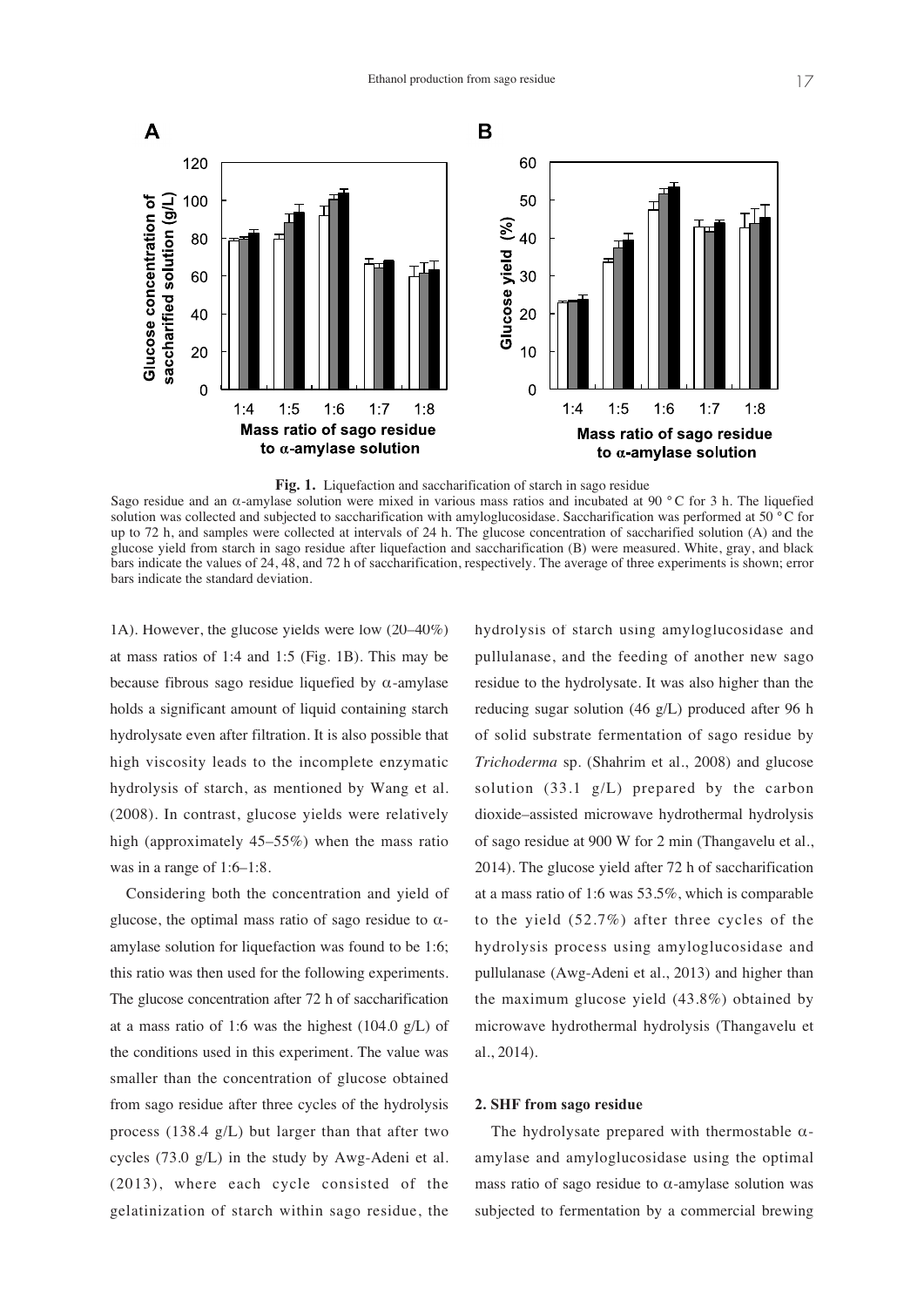



**Fig. 2.** SHF from sago residue The saccharified solution prepared with amyloglucosidase was subjected to fermentation by *S. cerevisiae*. Samples were T of the supernatant were measured. The average of three experiments is shown; error bars indicate the standard deviation.collected at intervals and briefly centrifuged. The glucose concentration (open circle) and ethanol concentration (solid circle)

yeast. We found that the saccharified solution (102.1 g/L glucose) obtained by the present method did not contain compounds to severely limit fermentation because a considerable amount of ethanol was produced even at an early stage of cultivation.  Glucose was almost consumed after 36 h of fermentation at 37  $\degree$ C, and 34.2 g/L ethanol was produced with a yield of 66.0% (Fig. 2). The yield was not so high, suggesting that glucose was converted to compounds other than ethanol. For example, it is well known that a high sugar concentration causes an increase in the synthesis and accumulation of glycerol by *S. cerevisiae* to compensate for osmotic stress and decreases the production of ethanol (Scanes et al., 1998). On the other hand, the ethanol concentration was higher than the maximum value  $(15.6 \text{ g/L})$  in SHF from a hydrolysate (33.1 g/L) prepared by microwave hydrothermal hydrolysis of the sago residue (Thangavelu et al., 2014), and was only slightly lower than the maximum value  $(40.3 \text{ g/L})$  in SHF from a hydrolysate (84.8 g/L) obtained by three cycles of enzyme hydrolysis (Awg-Adeni et al., 2013).

# **3. SSF from sago residue**

SSF was carried out by adding amyloglucosidase and yeast to the filtered solution after liquefaction by thermostable  $\alpha$ -amylase. In this SSF experiment, glucose production by amyloglucosidase from the liquefied solution and glucose consumption to generate ethanol by yeast proceeded concurrently. The concentration of total sugar (100.8 g/L) at the beginning of the SSF in the liquefied solution that included maltooligosaccharides and glucose was very similar to the concentration of glucose (102.1 g/L) of the hydrolysate used for the SHF experiment (Fig. 2 and Fig. 3). After 72 h of saccharification and fermentation at 37 °C, 43.2 g/L ethanol was produced with a yield of 86.4% (Fig. 3). Although ethanol production in SSF proceeded more slowly than that in SHF, the ethanol concentration and yield were higher. The ethanol concentration has been the highest ever reported of bioethanol production from sago residue.

#### **Conclusion**

We found that the starch in sago residue can be efficiently liquefied with thermostable  $\alpha$ -amylase at 90 °C using a mass ratio of sago residue to  $\alpha$ -amylase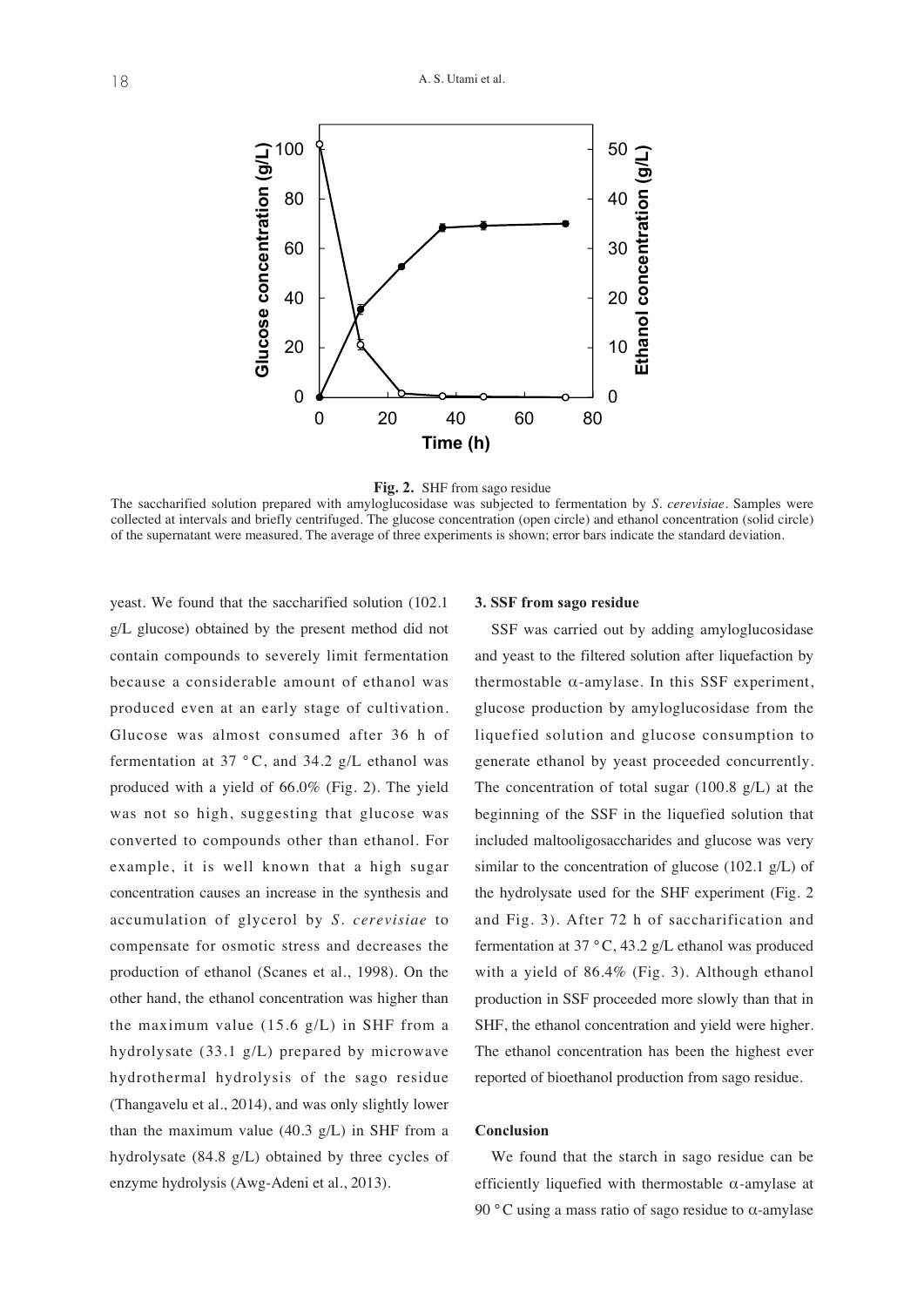



The liquefied solution prepared with  $\alpha$ -amylase was subjected to simultaneous saccharification with amyloglucosidase and fermentation by *S. cerevisiae*. Samples were collected at intervals and briefly centrifuged. The glucose concentration (open circle), ethanol concentration (solid circle), and total sugar concentration (solid triangle) of the supernatant were measured. The average of three experiments is shown; error bars indicate the standard deviation.

solution of 1:6. This hydrolyzing method is very simple and can be applied to SSF as well as SHF to produce ethanol. In this study, we did not examine culture factors that affect ethanol production (e.g., yeast strains, culture temperatures, and medium additives). The ethanol concentration and yield would be increased further by optimizing culture conditions.

# **References**

- Abd-Aziz, S. 2002 Sago starch and its utilisation. Journal of Bioscience and Bioengineering 94: 526–529.
- Abd-Aziz, S., D. C. Ang, H. M. Yusof, M. I. A. Karim, A. B. Ariff, K. Uchiyama and S. Shioya 2001 Effect of C/N ratio and starch concentration on ethanol production from sago starch using recombinant yeast. World Journal of Microbiology and Biotechnology 17: 713–719.
- Alvira, P., E. Tomás-Pejó, M. Ballesteros and M. J. Negro 2010 Pretreatment technologies for an efficient bioethanol production process based on enzymatic hydrolysis: A review. Bioresource Technology 101: 4851–4861.

Awg-Adeni, D. S., S. Abd-Aziz, K. Bujang and M. A.

Hassan 2010 Bioconversion of sago residue into value added products. African Journal of Biotechnology 9: 2016–2021.

- Awg-Adeni, D. S., K. B. Bujang, M. A. Hassan and S. Abd-Aziz 2013 Recovery of glucose from residual starch of sago hampas for bioethanol production. BioMed Research International 2013: 935852.
- Bandaru, V. V. R., S. R. Somalanka, D. R. Mendu, N. R. Madicherla and A. Chityala 2006 Optimization of fermentation conditions for the production of ethanol from sago starch by co-immobilized amyloglucosidase and cells of *Zymomonas mobilis* using response surface methodology. Enzyme and Microbial Technology 38: 209–214.
- Bothast, R. J. and M. A. Schlicher 2005 Biotechnological processes for conversion of corn into ethanol. Applied Microbiology and Biotechnology 67: 19–25.
- Crabb, W. D. and J. K. Shetty 1999 Commodity scale production of sugars from starches. Current Opinion in Microbiology 2: 252–256.
- Demirbas, A. 2007 Progress and recent trends in biofuels. Progress in Energy and Combustion Science 33: 1–18.